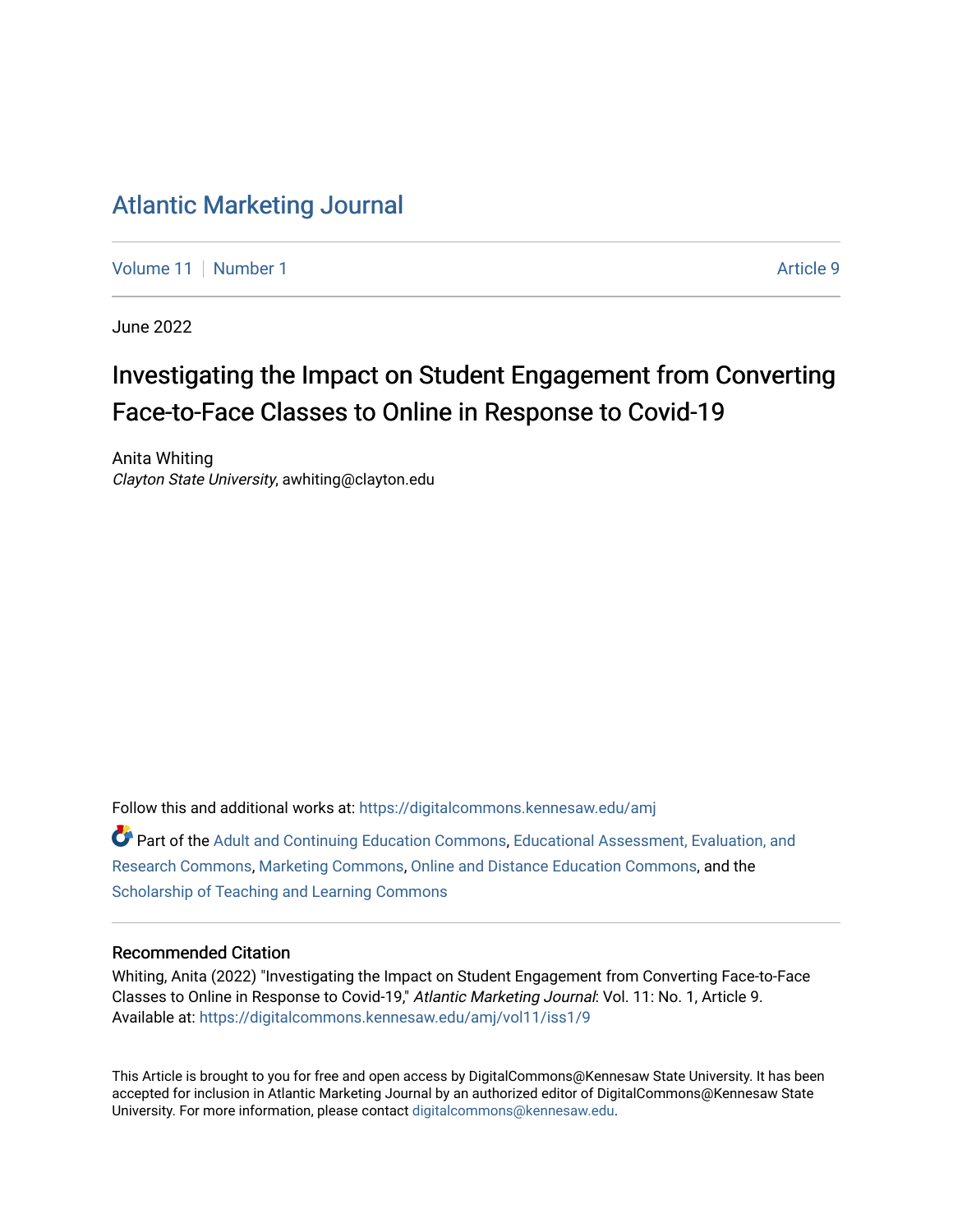# Investigating the Impact on Student Engagement from Converting Face-to-Face Classes to Online in Response to Covid-19

Anita H. Whiting, Clayton State University, AWhiting@clayton.edu

*Abstract -* Paper investigates the impact on student engagement from converting traditional faceto-face classes to online in response to Covid-19. In particular, this study investigated the impact of conversion to online on four different types of student engagement: (1) participation engagement, (2) emotional engagement, (3) skill engagement, and (4) performance engagement. Survey data were collected from 160 business students who had their face-to-face classes converted to online due to Covid-19. Results of study show that all four types of student engagement significantly declined when classes were converted to online. Participation engagement declined the most while performance engagement declined the least. Non-traditional students had significantly larger declines in participation engagement and skill engagement than traditional students. Those who prefer face-to-face classes had significantly larger declines in all four types of student engagement than those who prefer online classes. Extroverts had significantly larger declines in participation engagement, emotional engagement, and performance engagement than introverts. Gender, ethnicity, rank of student, type of class, and experience with online classes did not influence the decline in engagement when classes were converted to online. Recommendations on ways to improve online classes and ways to improve student engagement in online classes are provided.

*Keywords* - Covid-19, online classes, student engagement, participation engagement, emotional engagement, preference for online classes, non-traditional students, and personality.

*Relevance to Marketing Educators, Researchers and/or Practitioners* - Paper provides insights on how the conversion of face-to-face classes to online impacted student engagement. Paper extends the student engagement literature by investigating a new phenomenon of abruptly converting face-to-face classes to online. Paper provides suggestions and recommendations to help professors increase student engagement in online classes.

## **Introduction**

The Covid-19 pandemic led to the physical closing of colleges and universities around the world (Day, Chang, Chung, Doolittle, House and McDaniel, 2021). According to UNESCO, almost 1.2 billion students from 194 countries became remote learners in April 2020 (https://en.unesco.org/covid19/educationresponse). Converting face-to-face classes to online was an efficient way of minimizing the spread of Covid19; however, it also produced many challenges for college students. Some challenges experienced by college students with converted online classes were anxiety and frustration (Aristovnik et al., 2020), internet and connection issues (Tigaa and Sonawane, 2020), and lack of appropriate devices for online work (Day et al., 2021). Despite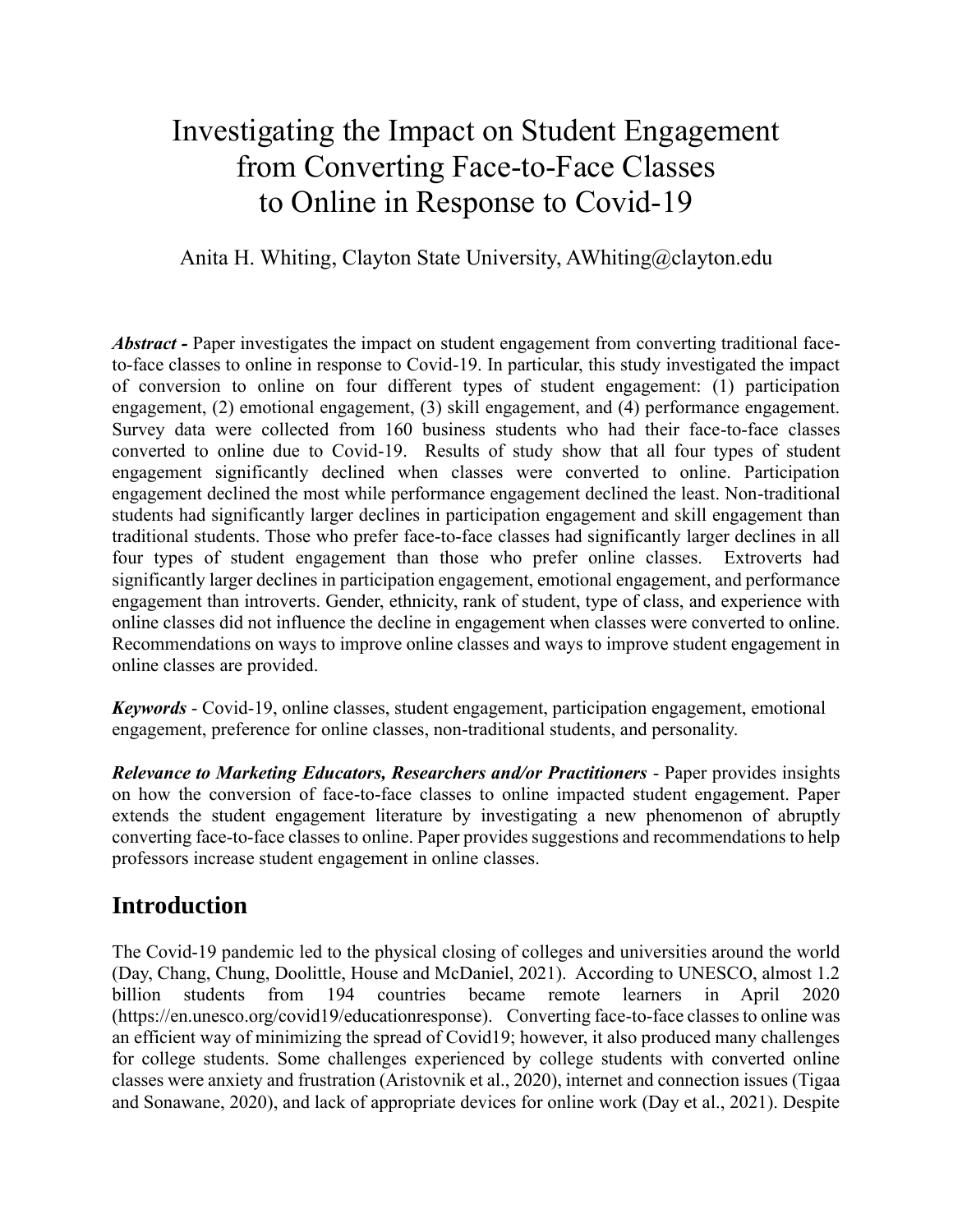the findings from these studies, further research is needed to uncover and understand other effects and challenges on college students from converting their face-to-face classes to online during the Covid-19 pandemic.

One important variable to investigate during the Covid-19 pandemic is student engagement. Student engagement is defined as making a psychological investment in learning and striving to learn (Newmann, 1992). Student engagement is important because it is a significant predictor of academic achievement and academic success (Lei, Cui, and Zhou, 2019; Marks, 2000). Student engagement has also been identified as a major challenge for universities as classes were moved online in response to Covid-19 (Farooq et al., 2020; Nickerson and Shea, 2020; Perets et al., 2020). Despite the importance of student engagement, only a few studies have examined the effects on student engagement from abruptly converting face-to-face classes to online because of the Covid-19 pandemic (Zhang, Wu, Cao, Goetz, and Parks-Stamm, 2020). Therefore this study seeks to address this gap in the literature and explore how the conversion of face-to-face classes to online in response to Covid-19 impacted student engagement. This study also seeks to explore how the different types of student engagement were impacted by the conversion to online and to explore which student groups were impacted the most by the conversion to online. This study also provides student recommendations on ways to improve engagement in online course offerings.

The paper begins by reviewing the literature on student engagement and Covid-19. Next, the paper discusses the research methodology and data collection. Third, the paper presents the findings from the study. Last, the paper discusses the conclusions of the study and provides recommendations on ways to improve student engagement in online classes.

### **Literature Review**

### **Student Engagement**

Student Engagement has been a challenge for universities and educators (Shenoy, Vijay, and Mahandher, 2020). Getting students engaged in a class is challenging in face-to-face classes and especially in online classes (Martin and Bolliger, 2018). Student engagement is very important to universities and colleges because of its strong and positive relationship with academic achievement (Lei, Cui, and Zhou, 2018) and because of its positive associations with college outcomes (Kuh, 2009). Student engagement is considered a key component in keeping students connected with their courses and with their learning (Robinson and Hullinger, 2008; Kehrwald, 2008). Universities, professors, and researchers have a strong interest in understanding student engagement and especially methods to improve and increase student engagement in college classes (Marks, 2000; Williams and Whiting, 2016).

Student engagement has been theorized as a continuous cycle with academic outcomes. Finn's (1989) participation-identification model of student engagement proposes that student engagement leads to successful academic performance which in turn leads to students' greater recognition of the importance of college. This recognition produces a positive effect where students are motivated to study, focus and participate more with their classes which then improves their level of academic achievement. The cycle then starts over again (Lei et al., 2018)

Researchers have defined student engagement as a multidimensional construct consisting of (1) skill engagement, (2) emotional engagement, (3) participation engagement, and (4)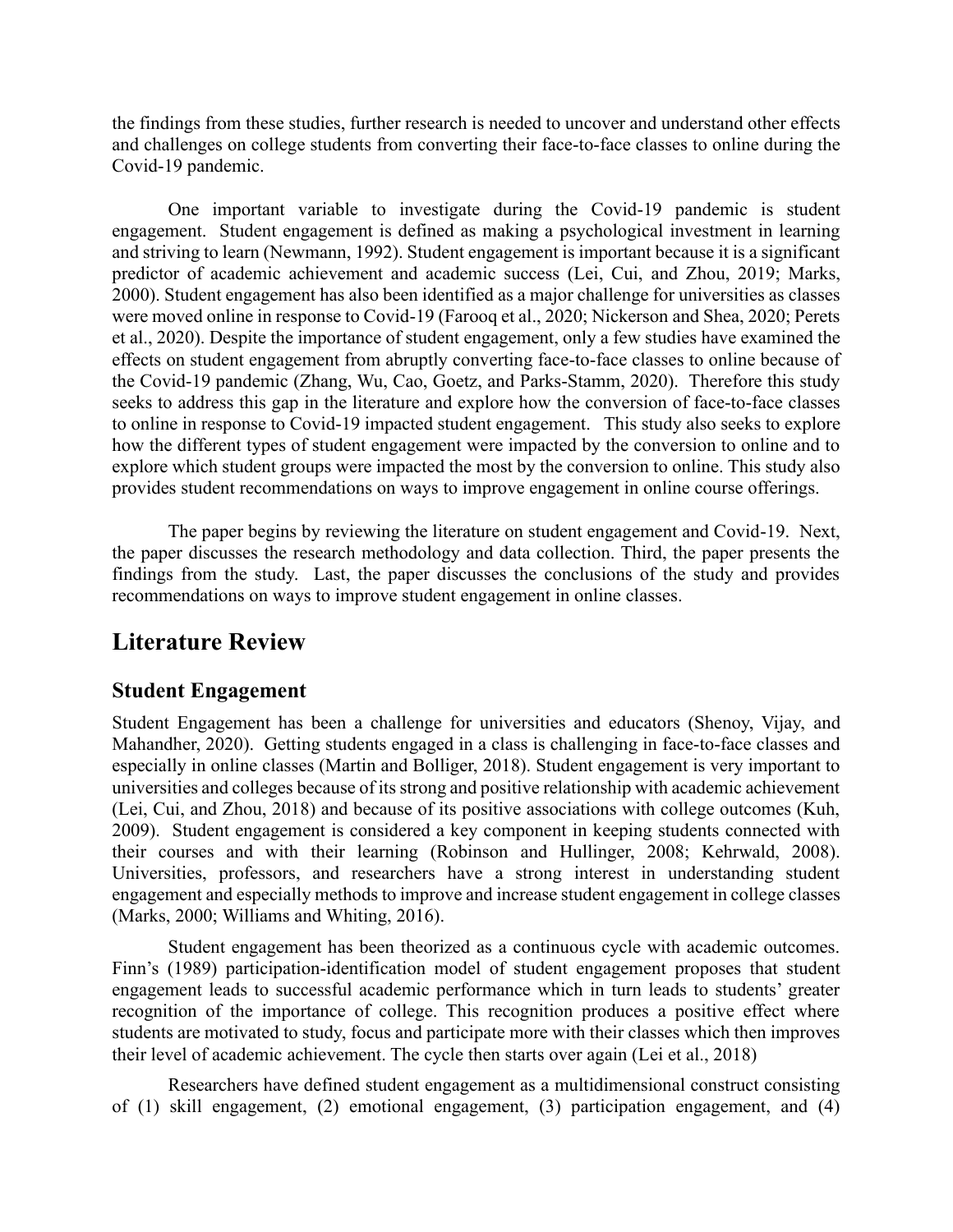performance engagement (Handelsman, Briggs, Sullivan, and Towler, 2005; Dixson, 2015). Skill engagement focuses on how engaged students are with practicing general learning skills in a class such as taking notes and completing homework problems. Emotional engagement pertains to how emotionally involved and connected students feel to a course such as applying course material to their life. Participation engagement is focused on participating in class and interacting with the professor and other students. Performance engagement is focused on students' engagement through levels of performance in the class such as doing well on tests and getting a good grade.

This multidimensional conceptualization of student engagement is focused at the "micro" level such as what happens during and immediately in a class instead of assessing engagement at the "macro-level". The National Survey of Student Engagement (NSSE) assesses engagement at the macro level. It assesses students' overall perceptions of engagement at universities instead of focusing on engagement in individual courses. This study focuses on student engagement at the micro (course) level to help professors, universities, and researchers better understand how student engagement in college courses was impacted when face-to-face courses were converted to online in response to Covid-19.

### **Covid-19 and Transition of Face-to-Face Classes to Online**

Covid-19 and the shift to online classes at colleges and universities around the world have been labeled as the largest unplanned education experiment ever undertaken (Day et al., 2020). Students experienced an unprecedented and unwanted change from traditional face-to-face classes to online classes (LeBlanc, 2020). This change in course modality created significant challenges for students (Cao et al., 2020). Challenges reported include lack of appropriate devices for completing online work (Day et al., 2021), internet and connection issues (Tigaa and Sonawane, 2020), deficient computer skills (Aristovnik et al., 2020), and lack of familiarity with online classes (Day et al., 2020). Other challenges reported by students were inability to stream high-definition lectures and inability to use educational software (Tigaa and Sonawane, 2020). These challenges are likely to impact student engagement as students may not have had the technology, the resources, or the experience to engage in their online classes.

Research is limited and still forthcoming on the effects on students from converting faceto-face classes to online. Most research has shown detrimental effects on students from the conversion of face-to-face classes to online. A study by Harvard Business Publishing Education (2020) found that online learning in converted classes during Covid-19 was less effective and the quality of education declined as reported by students. A study by Garris and Fleck (2020) found that transitioned online classes were less enjoyable, less interesting, had less learning value, and facilitated less attention. Garris and Fleck (2020) also found that students put forth less effort in these converted to online classes. A study by Aristovnik et al. (2020) found that students experienced boredom, anxiety, and frustration when their classes were converted to online. Satisfaction with class has also been shown to decline when classes were transitioned to online due to the Covid-19 pandemic (Kaur, Dwivedi, Arora, and Gandhi, 2020). A study by Whiting et al. (2021) found that engagement with the university, engagement with college/department, engagement with the professor, engagement with other students, and enjoyment of class declined after classes were converted to online during the Covid-19 pandemic. Another study found that students struggled more to learn quantitative concepts when courses were moved online because of Covid-19 (Hadi, Andrian, and Hidayat, 2020). Overall, these studies suggest that converting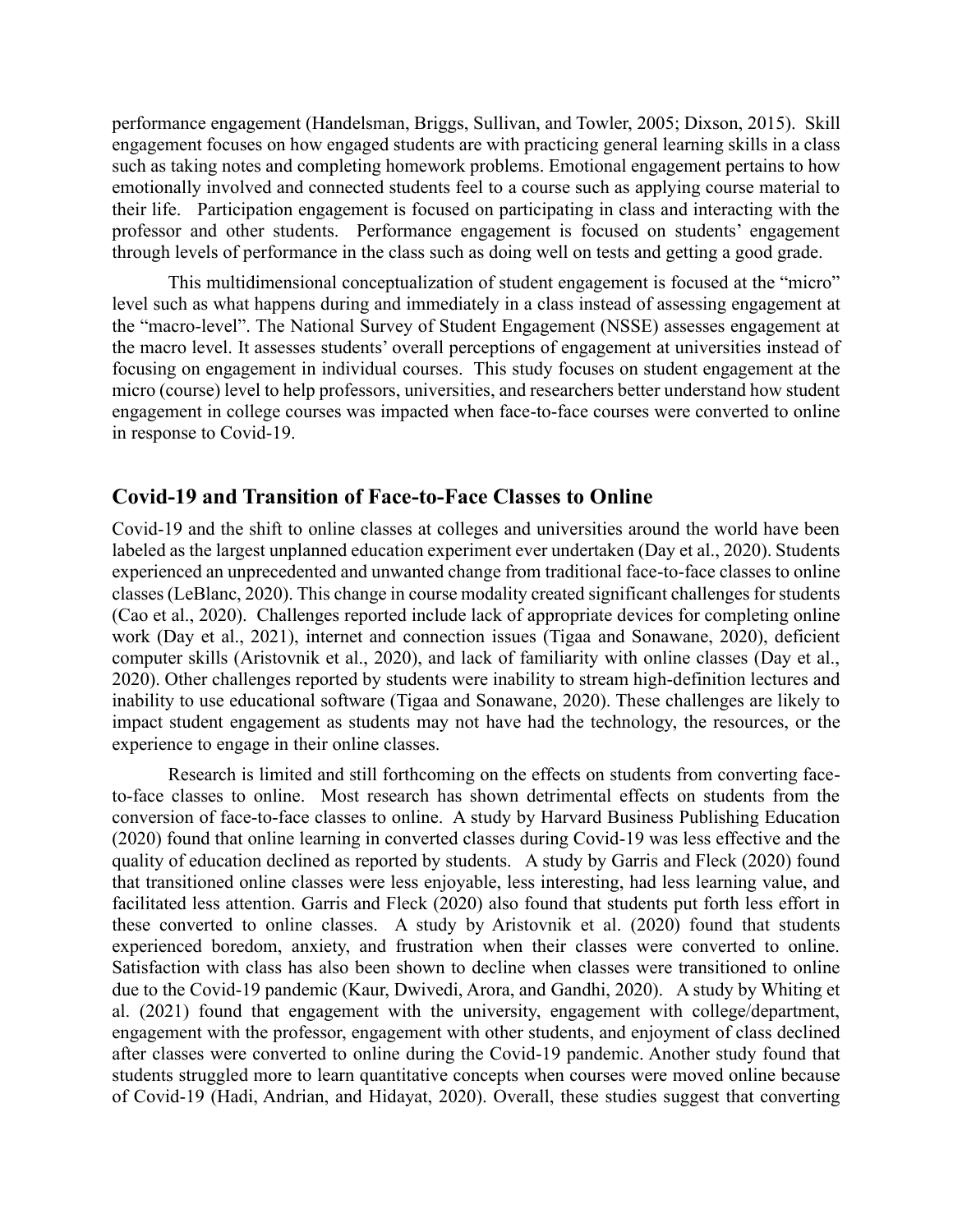face-to-face classes to online during the Covid-19 pandemic had many negative effects on students. These studies suggest that student engagement may be negatively impacted by the conversion to online classes.

While most studies on Covid-19 and conversion of face-to-face classes to online have found negative results, a few studies have found positive results. Some of the positive effects of converting face-to-face to online include better attendance at online classes when compared to regular face-to-face class sessions (Shenoy, Mahendra, and Vijay, 2020) and increased study time (Aucejo, French, Araya, and Zafar, 2020). Students also reported that they had a better understanding of the material because classes were recorded and could be replayed (Kaur, Dwivedi, Aror, Gandhi, 2020). Another study found that students liked the flexibility of their converted online classes (Garris and Fleck, 2020). Students also reported that they were satisfied with the support provided by their professors in their transitioned to online classes (Day et al., 2021). Studies on faculty perspectives with converted to online classes found that engagement and participation were easier to measure and monitor because the learning management system recorded all activities (Harvard Business Education Publishing, 2020). These findings suggest some types of student engagement may be positively impacted by the conversion to online.

Due to the mixed and varying effects discussed previously, this study chose to investigate the impact of converting face-to-face classes to online on four different types of student engagement: (1) emotional engagement, (2) participation engagement, (3) performance engagement, and (4) skill engagement. Research on the pedagogical effects of converting face-toface classes to online is limited (Cao et al., 2020; Demuyakor, 2020), therefore this study seeks to fill this gap in the literature and discover how student engagement was impacted when face-toface classes were converted to online due to Covid-19. Overall, this study seeks to uncover how this unplanned and unwanted experiment in online learning impacted student engagement.

### **Research Questions**

The following research questions guided the study:

- 1. *Student Engagement*:
	- a. Did student engagement significantly change after converting classes to online?
- 2. *Types of Student Engagement*:
	- a. Did any type(s) of engagement increase when classes were converted to online? Which type of student engagement increased the most and which type of student engagement increased the least?
	- b. Did any type(s) of engagement decrease when classes were converted to online? Which type of student engagement decreased the most and which type of student engagement decreased the least?
- 3. *Relationship between Individual Student Characteristics and Change in Student Engagement*:
	- a. Did gender, ethnicity, rank of student, personality type, preference for face-toface classes, type of student, and type of class impact the change in student engagement?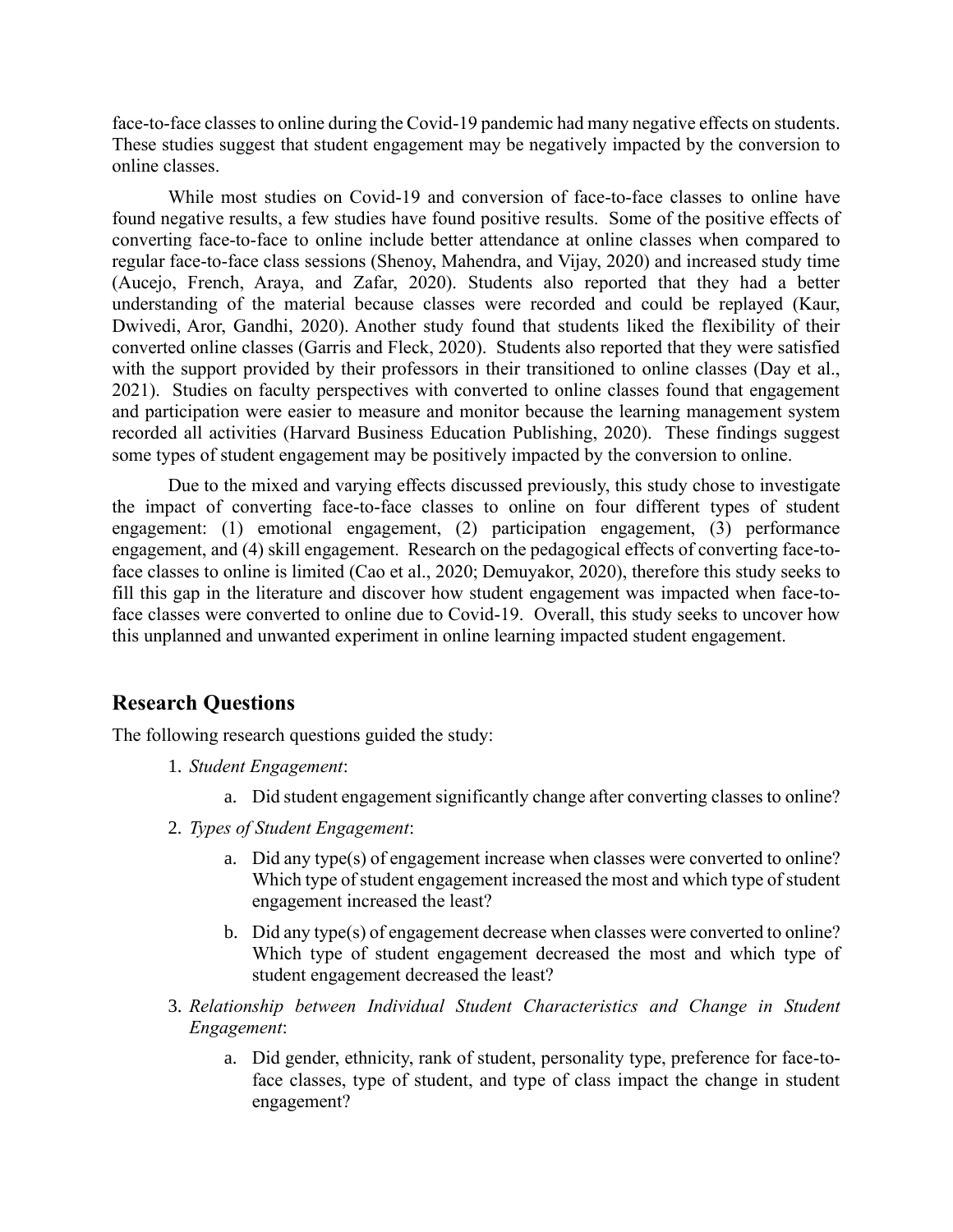- b. Did some groups of students have a larger change in engagement than other groups of students?
- 4. *Student Feedback and Suggestions*:
	- a. What things could the professor have done to make the converted to online class a better experience?
	- b. How can professors increase engagement in online classes?

### **Methodology and Data Collection**

Eight business courses at a southeastern state college were utilized for this study. These eight business courses had been converted from face-to-face to online in response to Covid-19. IRB approval was granted at the end of March 2020 and data was collected in mid-April 2020. Student participation was voluntary. Students were offered extra credit points for completing the online survey. Students were also given the option to complete an alternative extra credit assignment if they did not want to participate in the survey.

One hundred and sixty students completed the survey. Participants ranged in age from eighteen to seventy with forty percent of participants between the ages of 18-24. Fifty-one percent of respondents were female. Fifty-one percent of participants were African American, twenty-five percent were Caucasian, fifteen percent were Hispanic/Latino, and eight percent were other ethnic groups. Ninety-one percent of participants were enrolled as juniors and seniors.

At the beginning of the survey, respondents were asked to think about and list a class that had been face-to-face but was converted to online due to Covid-19 pandemic. Students were instructed to think only about the particular class they listed at beginning of the survey when answering the survey questions. The survey consisted of two parts: (1) before when the class met face-to-face and (2) after class was converted to online. Students were first asked a series of questions about their engagement with the class when it met face-to-face. Next, students were asked a series of questions about their engagement with the class when it was converted to online. The same set of questions were used when asking about engagement when class was face-to-face and when class was online. Respondents were also asked open-ended questions about what the professor could have done to make the class a better experience and about ways to increase engagement in online classes. At the end of the survey, respondents were asked demographic questions such as gender, age, ethnicity, personality, preference for face-to-face classes, rank, major, and experience with online classes.

Student engagement was measured using a 19 item Online Engagement Scale (OES) scale by Dixson (2015). The scale consisted of four types of engagement: (1) participation engagement, (2) emotional engagement, (3) skill engagement, and (4) performance engagement. Participation engagement consisted of questions such as I have fun in online chats and discussions, I engage in conversations online (chat, discussion, email), I regularly participate in online activities, etc. Emotional engagement consisted of questions such as I find ways to make the course information interesting to me, I apply course material from this class to my life, and I find ways to make the class material relevant to my life. Skill engagement consisted of questions such as I make sure to study regularly in this class, I look over my notes to make sure I understand the material, I try to stay up to date on the readings in this class. Performance engagement consisted of questions such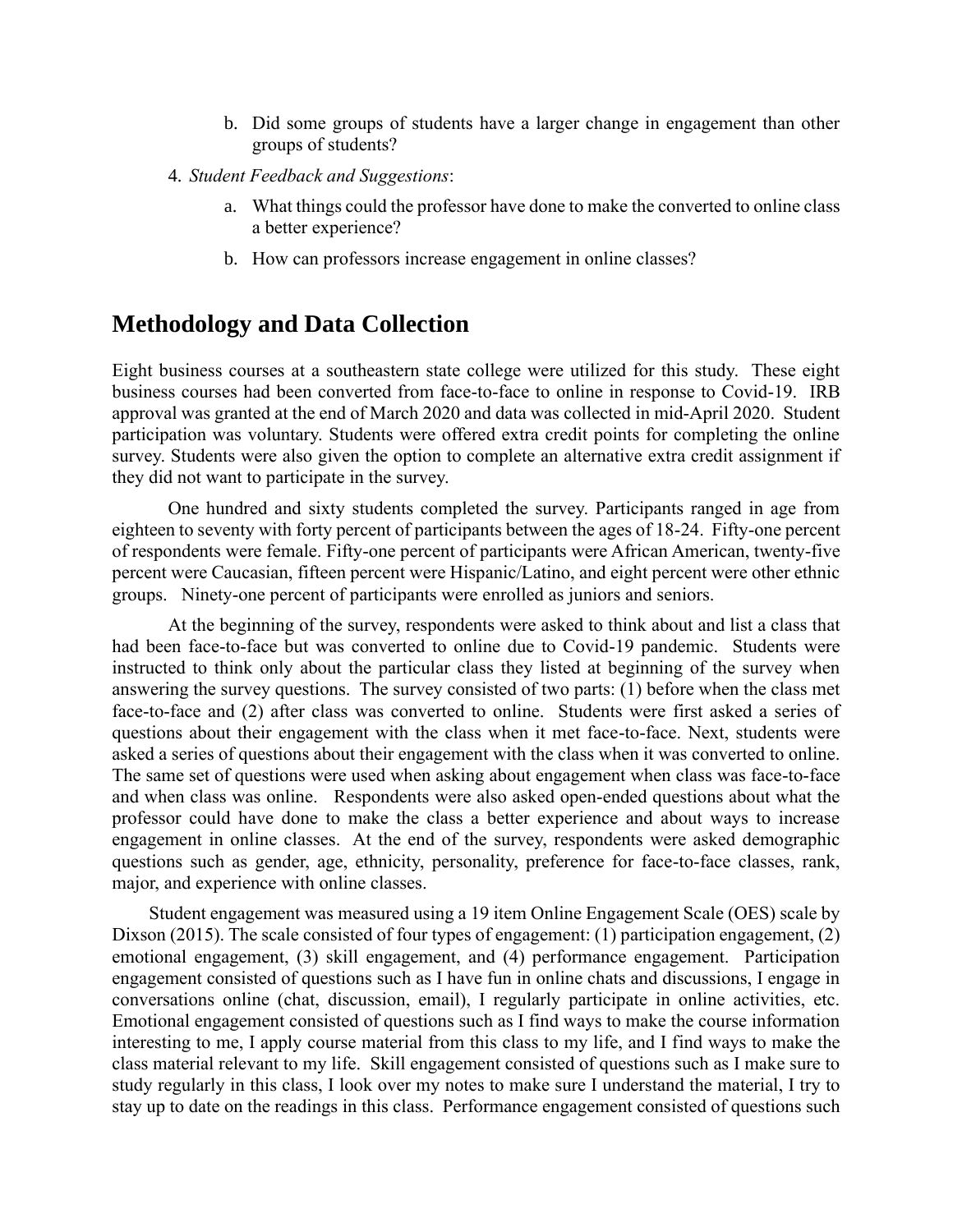as I do well on tests/quizzes in this class and I will get a good grade in this class. Respondents responded on a 7 point Likert scale with 1 representing strongly disagree and 7 representing strongly agree.

## **Findings and Results**

The Statistical Package for the Social Sciences (SPSS) was used to assess the research questions. Table 1 and Table 2 provide the results of the statistical analyses. Table 1 provides the means of the variables in this study. These means include the face-to-face engagement scores (before conversion), the online student engagement scores (after conversion to online), and the change in each variable. Table 1 also provides the results of the paired sample t-tests. Table 2 provides the results from the analysis of variance (ANOVA) analyses.

### **Student Engagement**

The data analysis first began by calculating the change between student engagement scores when the class was face-to-face (before conversion) and when the class was converted to online (after conversion to online). Engagement scores when the class was online were subtracted from engagement scores when the class was face-to-face (see Table 1). A change score was calculated for each of the four types of student engagement. As shown in Table 1, the calculated change for each of the four types of student engagement are as follows: (1) -1.30 for participation engagement, (2) -0.86 for emotional engagement, (3) -0.81 for skill engagement, and (4) -0.75 for performance engagement. These findings demonstrate that all four types of student engagement declined when classes were converted from face-to-face to online. Participation engagement had the largest decline followed by emotional engagement. Performance engagement had the smallest decline. There were no types of student engagement that increased after class was converted to online

| <b>Variable</b>           | <b>Face-to-Face</b> | Online | <b>Change</b> |
|---------------------------|---------------------|--------|---------------|
| Participation Engagement* | 5.51                | 4.23   | $-1.30$       |
| Emotional Engagement*     | 5.80                | 4.94   | $-0.86$       |
| Skill Engagement*         | 5.98                | 5.16   | $-0.81$       |
| Performance Engagement*   | 5.89                | 5.12   | $-0.75$       |

### **Table 1: Means and Change in Engagement**

\* *p ≤ .01*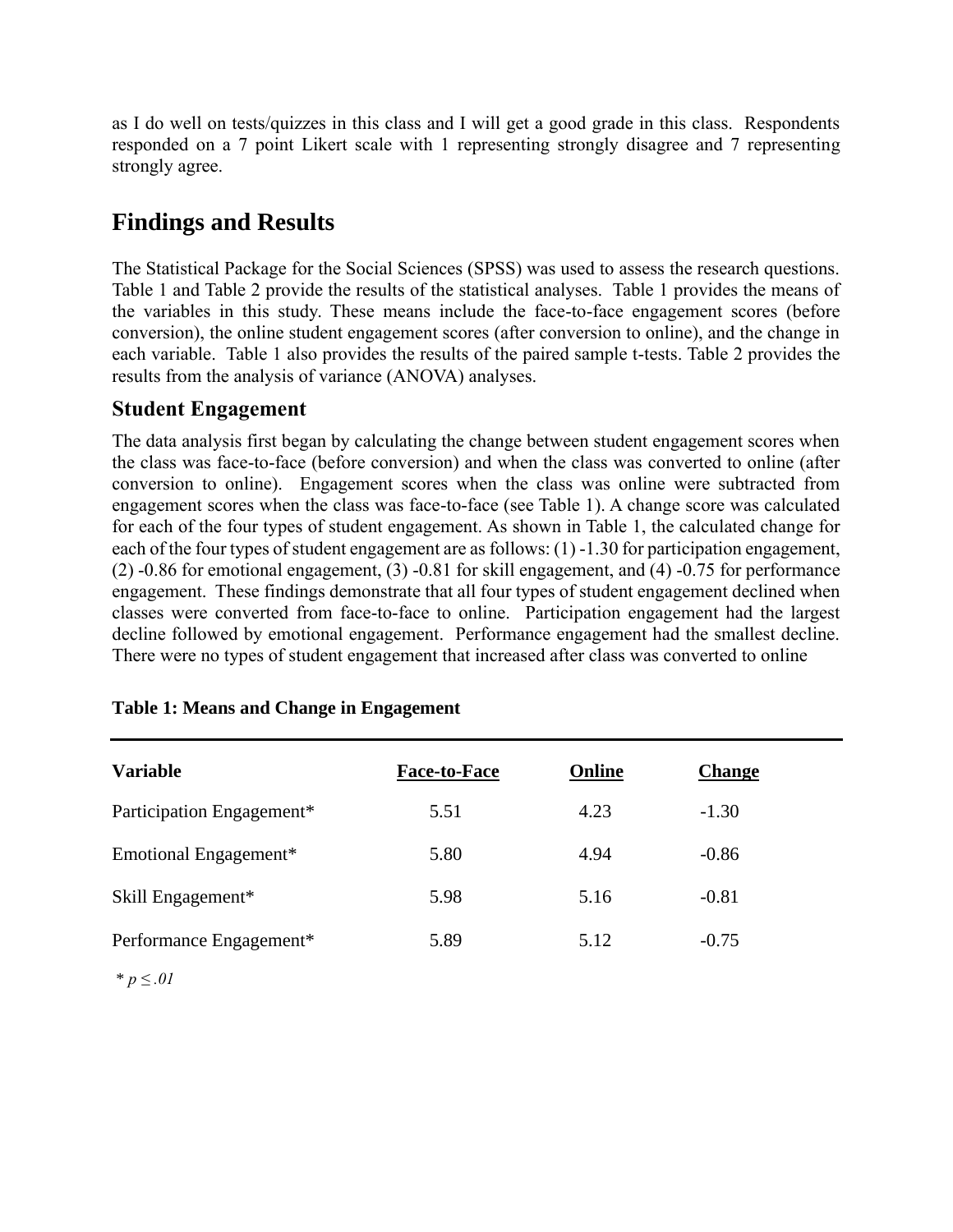The next type of analysis consisted of conducting paired sample t-tests to evaluate if the face-to-face student engagement scores were significantly different from the online student engagement scores. As seen in Table 1, the face-to-face and online student engagement scores were significantly different at the .00 level for participation engagement, emotional engagement, skill engagement, and performance engagement. These results demonstrate that face-to-face student engagement scores and online student engagement scores for all four types of student engagement were significantly different, and that all four types of student engagement significantly declined after the conversion to online.

### **Individual Student Characteristics**

To investigate individual student characteristics and their impact on student engagement, ANOVA analyses were conducted. The calculated change or decline in each of the four types of student engagement were used as the dependent variables and the student characteristics were used as the independent variables (See Table 2). Using calculated change variables as dependent variables have been previously used in other marketing studies such as Martin, Borah, and Palmatier (2017) and Whiting and Donthu (2009). ANOVA analyses were run separately for each dependent variable with the independent variables. ANOVA analyses were chosen because some categories had more than two groups.

**Type of Student**. The first individual characteristic investigated was the type of student. Students were grouped into two groups: traditional students (age 18-24) and non-traditional students (25 and older). The first type of student engagement assessed was participation engagement. An ANOVA analysis was conducted with participation engagement as the dependent variable and type of student as the independent variable. The mean decline in participation engagement was -1.15 for traditional students and -1.75 for non-traditional students. These means were significantly different at the .05 level. These results indicate that non-traditional students had a larger decline in participation engagement than traditional students. The second type of student engagement assessed was emotional engagement. The mean decline in emotional engagement was -0.80 for traditional students and -1.11 for non-traditional students. These means were not significantly different at the .05 level. Thus, there were no significant differences among traditional and nontraditional students and their decline in emotional engagement. The third type of engagement assessed was skill engagement. The mean decline in skill engagement was -0.68 for traditional students and -1.22 for non-traditional students. These means were significantly different at the .03 level and demonstrate that skill engagement significantly declined more for non-traditional students than for traditional students. The last type of engagement assessed was performance engagement. The mean decline in performance engagement was -0.75 for traditional students and -0.82 for non-traditional students. These means were not significantly different at the.05 level and thus indicate that there were no significant differences among traditional and non-traditional students and their decline in performance engagement. Overall, these results demonstrate that nontraditional students had significantly greater declines in participation engagement and skill engagement than traditional students. There were no differences among traditional and nontraditional students for emotional engagement and performance engagement.

**Preference for Face-to-Face Classes**. The second individual characteristic investigated was preference for face-to-face classes. Students were grouped into two groups based on their responses to class preference questions. The two groups were (1) those who prefer face-to-face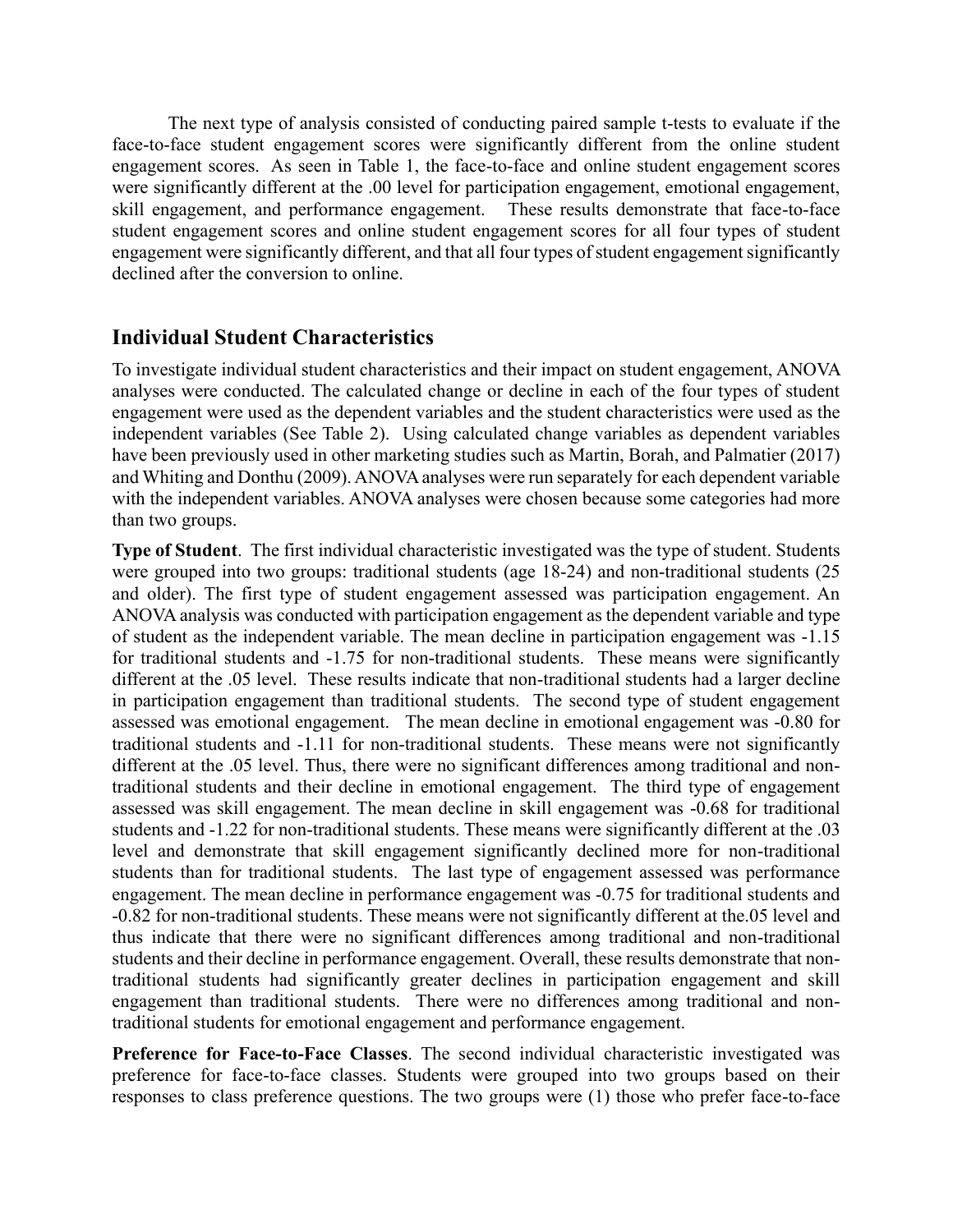classes and (2) those who prefer online classes. ANOVA analyses were conducted on each of the four types of engagement. The first ANOVA conducted was on participation engagement. The mean decline in participation engagement was -1.70 for those who prefer face-to-face and -0.55 for those who prefer online. These means were significantly different at the .00 level. The results demonstrate that those who prefer face-to-face had a significantly larger decline in participation engagement than those who prefer online classes. Next, emotional engagement was assessed. The mean decline in emotional engagement was -1.21 for those who prefer face-to-face and -0.21 for those who prefer online. These means were significantly different at the .00 level. Thus, those who prefer face-to-face classes had a significantly larger decline in emotional engagement than those who prefer online classes. Third, skill engagement was assessed. The mean decline for skill engagement was -1.12 for those who prefer face-to-face and -0.22 for those who prefer online. These means were significantly different at the .00 level. Thus, those who prefer face-to-face classes had a significantly larger decline in skill engagement than those who prefer online classes. Last, performance engagement was assessed. The mean decline in performance engagement was -1.08 for those who prefer face-to-face and -0.14 for those who prefer online. These means were significantly different at the .00 level. The results demonstrate that those who prefer face-to-face classes had a significantly larger decline in performance engagement than those who prefer online classes. Overall, the results demonstrate that those who prefer face-to-face classes had significantly larger declines in all four types of student engagement and thus were impacted more than those who prefer online classes.

**Personality Type**. Personality type was measured by a modified 3 item scale from Hurley (1998). Using the scale, respondents were then coded into two groups: (1) introverts and (2) extroverts. ANOVA analyses were conducted on each of the four types of engagement. An ANOVA was first conducted on participation engagement and personality type. The mean decline or change in participation engagement was -1.03 for introverts and -1.63 for extroverts. These means were significantly different at the .00 level indicating that participation engagement significantly declined more for extroverts than introverts. Next, emotional engagement was analyzed. The mean decline in emotional engagement was -0.69 for introverts and -1.08 for extroverts. These means were significantly at the .05 level indicating that emotional engagement declined more for extroverts than introverts. Third, skill engagement was assessed. The mean decline in skill engagement was -0.73 for introverts and -0.91 for extroverts. These means were not significantly different. The last ANOVA analysis conducted was on performance engagement. The mean decline in performance engagement was -0.49 for introverts and -1.07 for extroverts. These means were significantly different at the .01 level. This finding demonstrates that extroverts had significantly larger reductions in performance engagement than introverts. Overall, these results demonstrate that extroverts had significantly larger reductions in participation engagement, emotional engagement, and performance engagement than introverts. There were no differences among introverts and extroverts and the decline in skill engagement.

**Other Individual Variables**. ANOVA analyses were also conducted on other individual student characteristics such as gender, ethnicity, rank of student, type of class, and experience with online classes. None of those variables produced significant results on any of the four types of student engagement.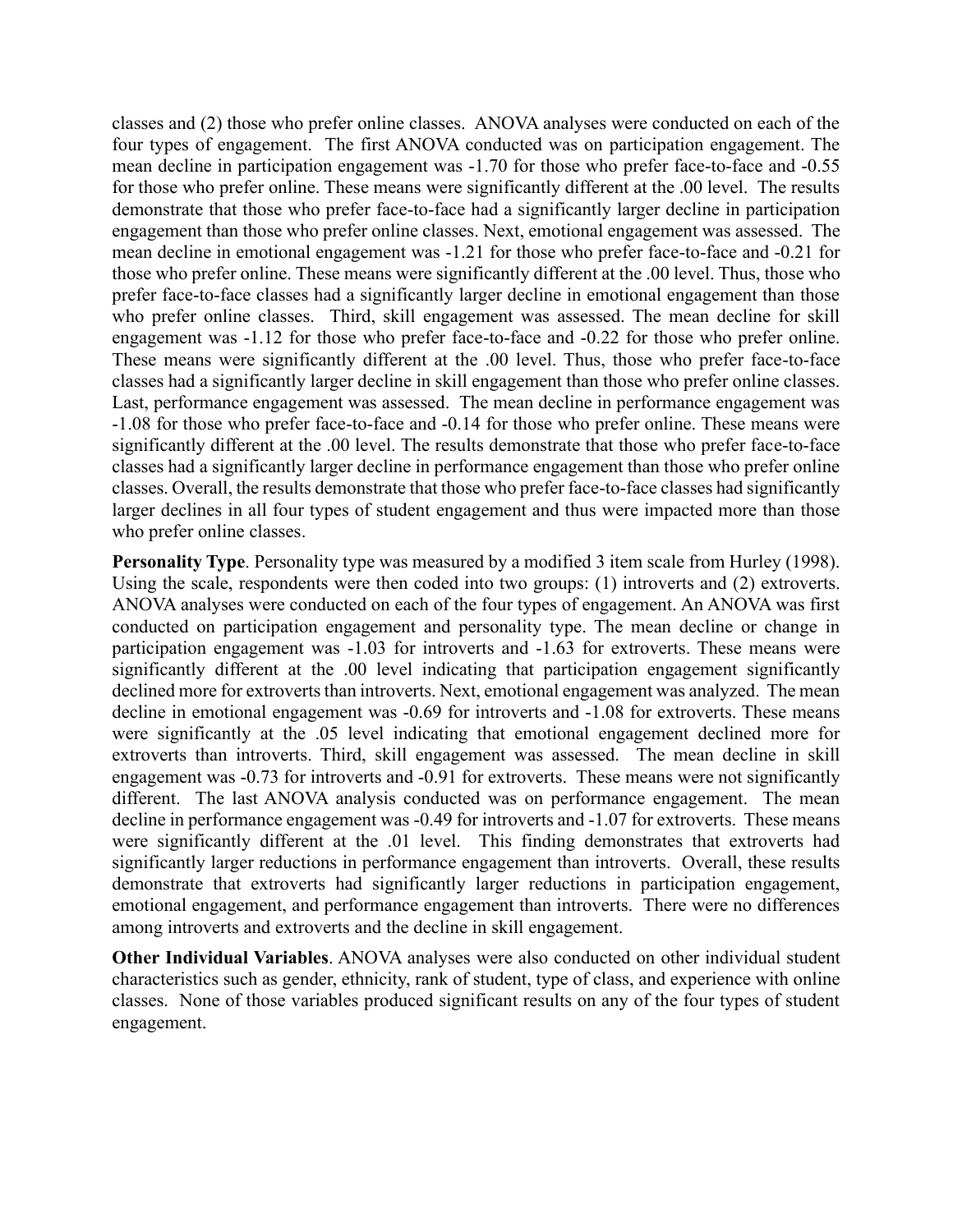#### **Table 2: ANOVA Tests**

| <b>Factor</b>    | <b>Dependent Variable</b>            | <b>F</b> value | df  | Sig. |  |
|------------------|--------------------------------------|----------------|-----|------|--|
| Type of Student  | $\Delta$ Participation Engagement    | 3.53           | 141 | .05  |  |
|                  | $\Delta$ Emotional Engagement        | 2.29           | 143 | .13  |  |
|                  | $\Delta$ Skill Engagement            | 4.75           | 142 | .03  |  |
|                  | $\Delta$ Performance Engagement      | 0.21           | 142 | .65  |  |
| Preference for   | $\triangle$ Participation Engagement | 16.95          | 141 | .00. |  |
| Face-to-Face     | $\Delta$ Emotional Engagement        | 20.38          | 144 | .00. |  |
|                  | $\triangle$ Skill Engagement         | 16.61          | 143 | .00. |  |
|                  | $\Delta$ Performance Engagement      | 13.81          | 143 | .00. |  |
| Personality Type | $\Delta$ Participation Engagement    | 7.81           | 141 | .00  |  |
|                  | $\Delta$ Emotional Engagement        | 3.99           | 144 | .05  |  |
|                  | $\triangle$ Skill Engagement         | 2.31           | 143 | .13  |  |
|                  | $\Delta$ Performance Engagement      | 6.27           | 143 | .01  |  |

## **Conclusions**

This study was conducted to address a gap in the literature and explore how Covid-19 and the conversion of face-to-face classes to online classes impacted student engagement. In particular, this study sought to understand how (1) participation engagement, (2) emotional engagement, (3) skill engagement, and (4) performance engagement were impacted by the conversion to online classes. The study also sought to explore if student characteristics impacted study engagement. The major findings of the study are:

- All four types of student engagement significantly declined after face-to-face classes were converted to online in response to Covid-19.
- Participation engagement had the largest decline followed by emotional engagement. Performance engagement declined the least.
- Non-traditional students had significantly larger declines in participation engagement and skill engagement than traditional students. There were no significant differences among traditional and nontraditional students on performance engagement and emotional engagement.
- Those who prefer face-to-face classes had significantly larger reductions in all four types of student engagement (skill, emotional, participation, and performance) than those who prefer online classes.
- Extroverts had significantly larger declines in participation engagement, emotional engagement, and performance engagement. There were no differences between extroverts and introverts on skill engagement.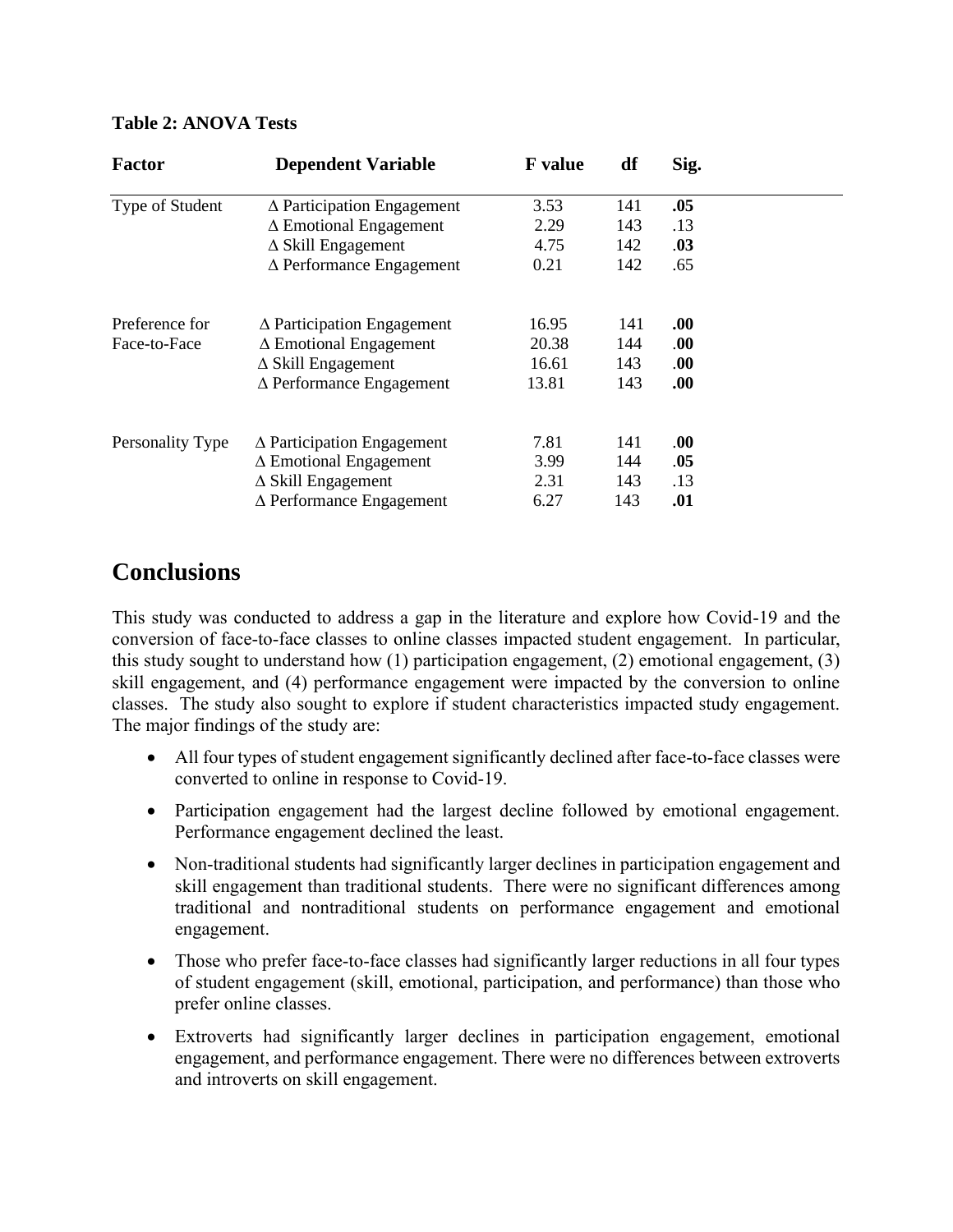• Gender, ethnicity, rank of student, type of class, and experience with online did not have a significant impact on the decline in skill engagement, decline in emotional engagement, decline in participation engagement, or the decline in performance engagement.

## **Recommendations**

A major goal of this study was to provide student feedback and recommendations about what could have been done to make the converted class a better experience and what professors can do to increase student engagement with online classes. The research instrument for this study included three open-ended questions asking students about (1) what could the professor do to make the class better for you and other students (2) what suggestions do you have for making this online class better for you and other students, and (3) what suggestions do you have for helping professors get students more engaged in online classes. Using the student comments along with the quantitative findings previously outlined, the following suggestions are provided.

**1.** *Consider providing more online interactions with the professor and with classmates.* The number one recommendation from students was to offer more opportunities to interact with the professor and with classmates. Recommendations from students on ways to interact with professor and classmates included (1) one-on-one meetings with professors such as "live" office hours, (2) "live" question and answer  $(Q \& A)$  sessions with professor and classmates, (3) weekly discussion boards instead of individual assignments so they could connect with classmates, and (4) team meetings with the professor to discuss group projects. Students also recommended having a breakout room on Zoom or Microsoft Teams so students could connect more with other students and discuss a particular topic or project. Overall, students wanted more interaction with their professors and with their classmates. This recommendation relates to participation engagement as students wanted avenues to engage and participate in the class. As this study showed, participation engagement declined the most after the conversion to online. Professors should consider creating opportunities to interact with their online students and consider adding opportunities for students to interact with their classmates.

**2.** *Consider assisting with skill engagement*. Many of the students recommended providing more assistance and guidance with learning the material and preparing for quizzes and exams. Students mentioned that they would like more information on how to "best" study and "best" prepare for online exams. Other students mentioned wanting study guides, detailed lesson plans, and suggestions on how to approach class material to improve test scores. Some students requested short quizzes between tests and more assignments to help them learn the material while other students recommended having review session videos or "live" review sessions. Many students suggested having tutoring and Q &A sessions with the professor or teaching assistant on difficult concepts and challenging homework problems. Overall, students wanted guidance and assistance with improving their study skills and they wanted more opportunities to practice their knowledge of course material.

**3.** *Consider providing recorded lectures and consider providing opportunities for live sessions***.** Many students recommended having recorded lectures of professors discussing course material and working out problems. Some students felt that recorded lectures were a more efficient use of their time than live class sessions. Other students wanted the option to have a live class session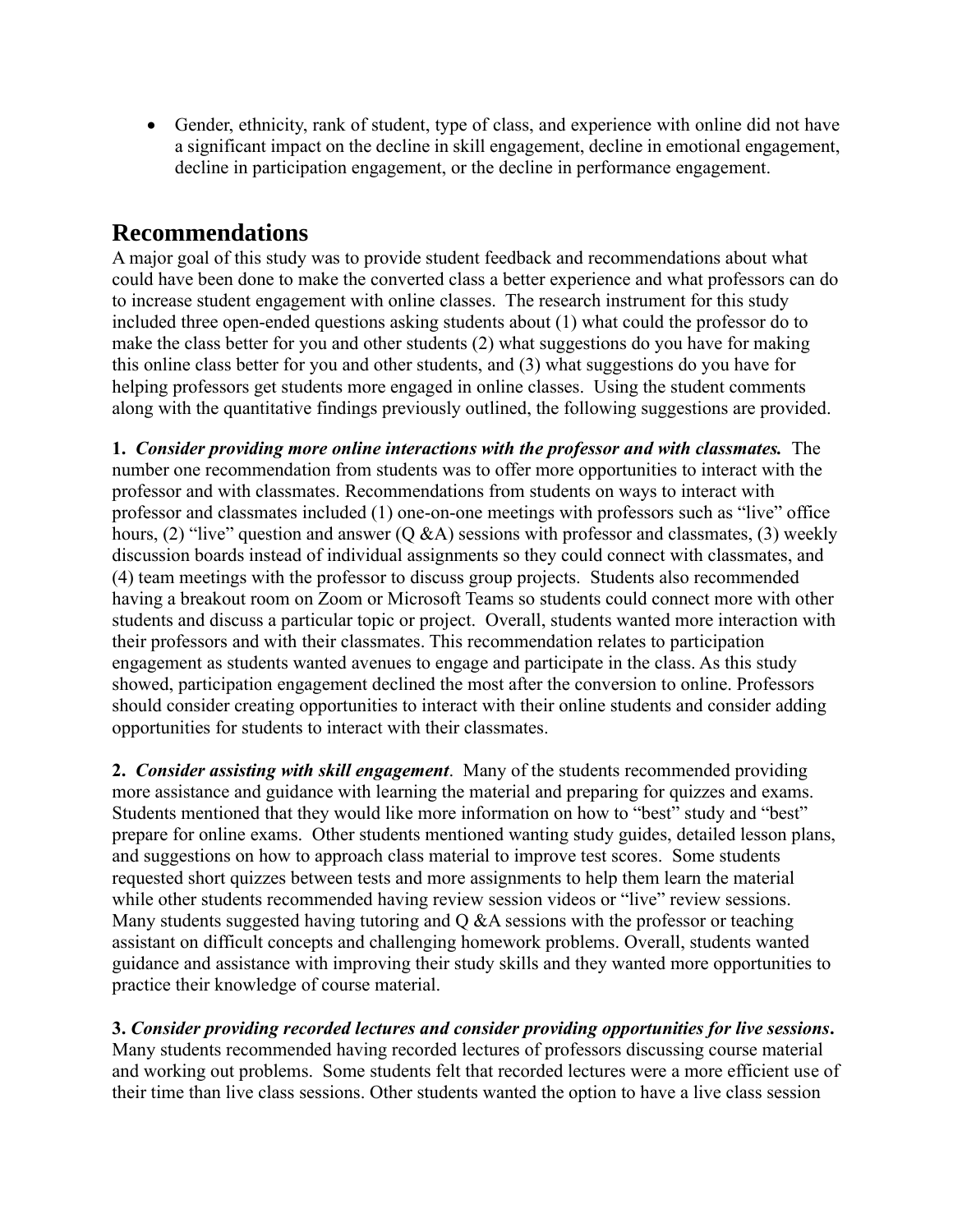and a live  $\overline{Q} \& \overline{A}$  session. Some students recommended having virtual class meetings on an assigned day and time. Other students wanted live sessions for  $Q & A$  only. These suggestions relate to both participation and skill engagement. Students want the necessary information and skills to be successful in the class and they want to participate and interact with their professor and classmates.

### **4.** *Consider focusing on and increasing emotional engagement in an online course***.**

Emotional engagement was the second-largest type of student engagement that declined when the class was converted from face-to-face to online. A report from Harvard Business Education Publishing (2020) found that students expressed interest in learning about topics that relate to current world events and especially the impact of Covid-19. Faculty should consider how they can incorporate current content such as world events that will help students want to think about the course material in between class meetings. Professors should consider helping students emotionally connect to the material in the class and help students find ways to apply course content to their lives. Providing these things especially in online classes will help students get more emotionally involved and engaged with the course.

**5.** *Consider providing more structure and details in online classes***.** Many students mentioned that were they were afraid of forgetting what was due or getting confused with assignments in other classes. Students suggested that professors provide detailed lesson plans, a weekly checklist of what needs to be done, a structured syllabus with lists of weekly required activities and assignments, and weekly reminder emails about what is due. Students also asked for detailed instructions on assignments and they asked for the ability to work ahead on assignments. Students expressed that they wanted professors to help them with keeping up with assignments such as having due dates posted on the calendar in the learning module system. Students also asked for professors to make it easy for them to locate and find things online such as folders for certain topics and a folder for all assignments. Other students recommended having a weekly module format where everything for that week is located in that week's module.

**6.** *Focus on communication and communicate often***.** Students provided many recommendations centered on communication such as send weekly emails, post announcements on the learning management system, send out notifications, and send out reminders about assignments about exams. Other students suggested that professors send weekly updates or "wrap up" emails at the end of the week. Some students asked for more communication and to "over" communicate with students. Students also recommended that professors respond to student emails promptly. One student recommended that professors "just answer their email". Students also suggested that professors reach out to students more via email and let students "hear from their professors more frequently". Overall students suggested that professors communicate more frequently with students and respond to emails. Professors can show students that they are engaged and participating in the class by communicating more to students.

**7.** *Consider having more flexibility and/or options with online course requirements.* Many students discussed how they were struggling with the pressure of the pandemic and the pressure of having all their classes online. Many students asked for flexibility with class requirements and the ability to turn in late assignments. Students said they wanted professors to understand that they have had "all their classes shifted to online". Professors teaching online classes and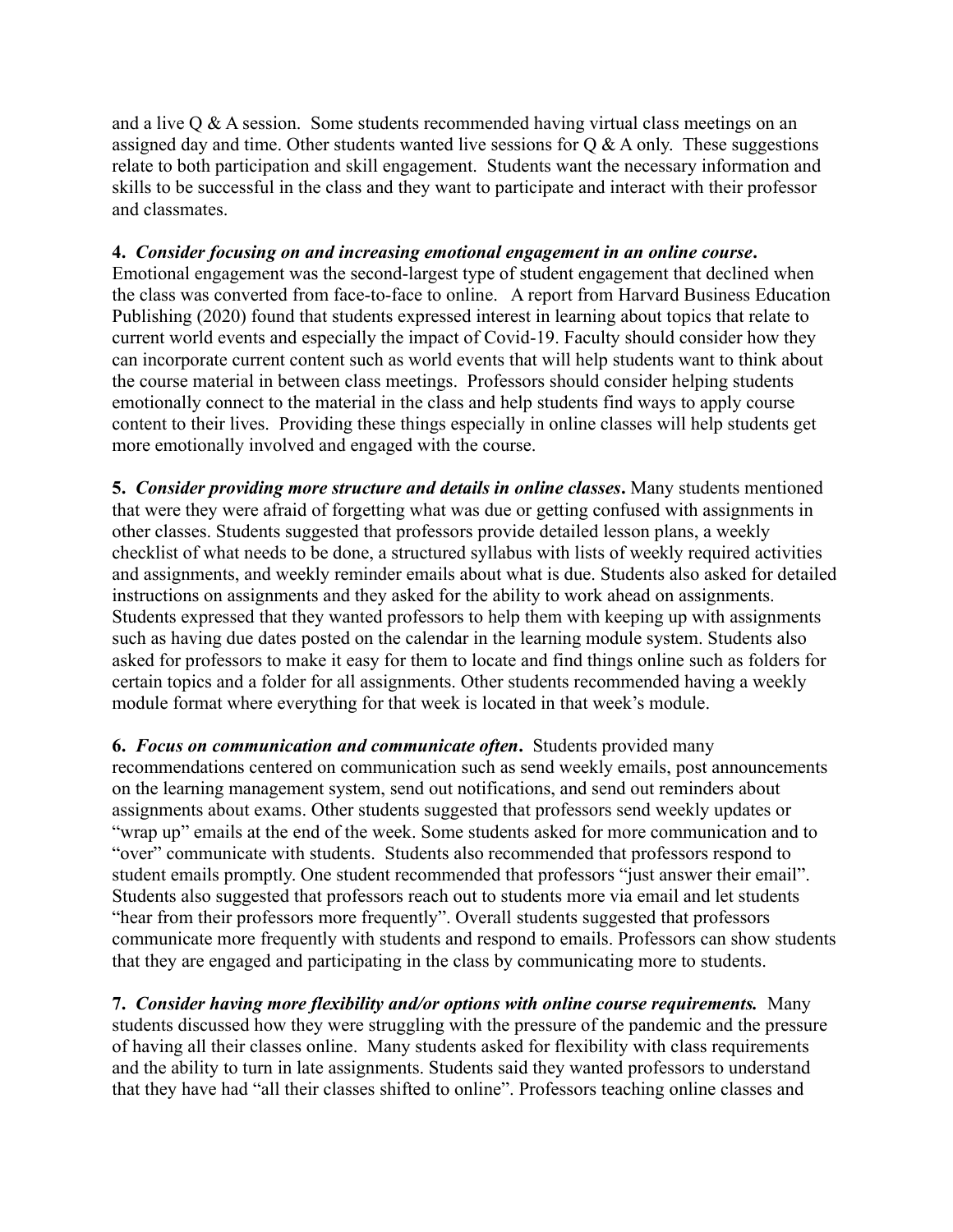classes during pandemics and natural disasters may be able to help students by providing flexibility with class requirements and assignments. For example, professors can give students the flexibility to complete eight out of 10 chapter quizzes. This gives students the flexibility to miss two quizzes or take the eight highest quiz grades. Another example of flexibility would be giving students options to either complete weekly discussion board assignments or attend weekly Q & A sessions. Introverts may prefer discussion boards while extroverts may prefer Q & A sessions. Giving online students flexibility could help them choose activities and tasks that will help them engage better with the class and with their professor. Shifting face-to-face classes to online has been a huge experiment for both students and professors. Professors may want to consider having more flexibility with students during the Covid-19 pandemic, during other natural disasters, and during other campus disturbances that may occur. Flexibility may be one way to help students engage better with online classes and ultimately perform better in online classes.

## **Contributions**

This paper makes many contributions to the literature on student engagement and the Covid-19 pandemic. First, this paper provides results on how the conversion of face-to-face classes to online in response to Covid-19 impacted student engagement. Only a few students have published effects on student engagement from converting to online due to Covid-19 (Harvard Business Education Publishing, 2020; Tigaa and Sonawane, 2020; Whiting et al., 2021). Covid-19 is a new area of research and thus literature is lacking in this area. Second, this research extends the student engagement literature by investigating a new phenomenon of abruptly converting face-to-face classes to online and how this change impacted student engagement. Third, this study uncovers how individual student characteristics influence student engagement. Last, this paper provides suggestions and recommendations to professors to help increase student engagement in online classes.

## **References**

- Aristovnik, A., Keržič, D., Ravšelj, D., Tomaževič, N., & Umek, L. (2020). Impacts of the COVID-19 pandemic on life of higher education students: A global perspective. *Sustainability*, 12(20), 8438, 1-34
- Aucejo, E. M., French, J., Araya, M. P. U., & Zafar, B. (2020). The impact of COVID-19 on student experiences and expectations: Evidence from a survey. *Journal of Public Economics*, 191, 104271.
- Cao, W., Fang, Z., Hou, G., Han, M., Xu, X., Dong, J., & Zheng, J. (2020). The psychological impact of the COVID-19 epidemic on college students in China. *Psychiatry Research*, 287, 112934.
- Day, T., Chang, I.C.C., Chung, C.K.L., Doolittle, W.E., Housel, J. and McDaniel, P.N., 2021. The immediate impact of COVID-19 on postsecondary teaching and learning. *The Professional Geographer*, 73(1), pp.1-13.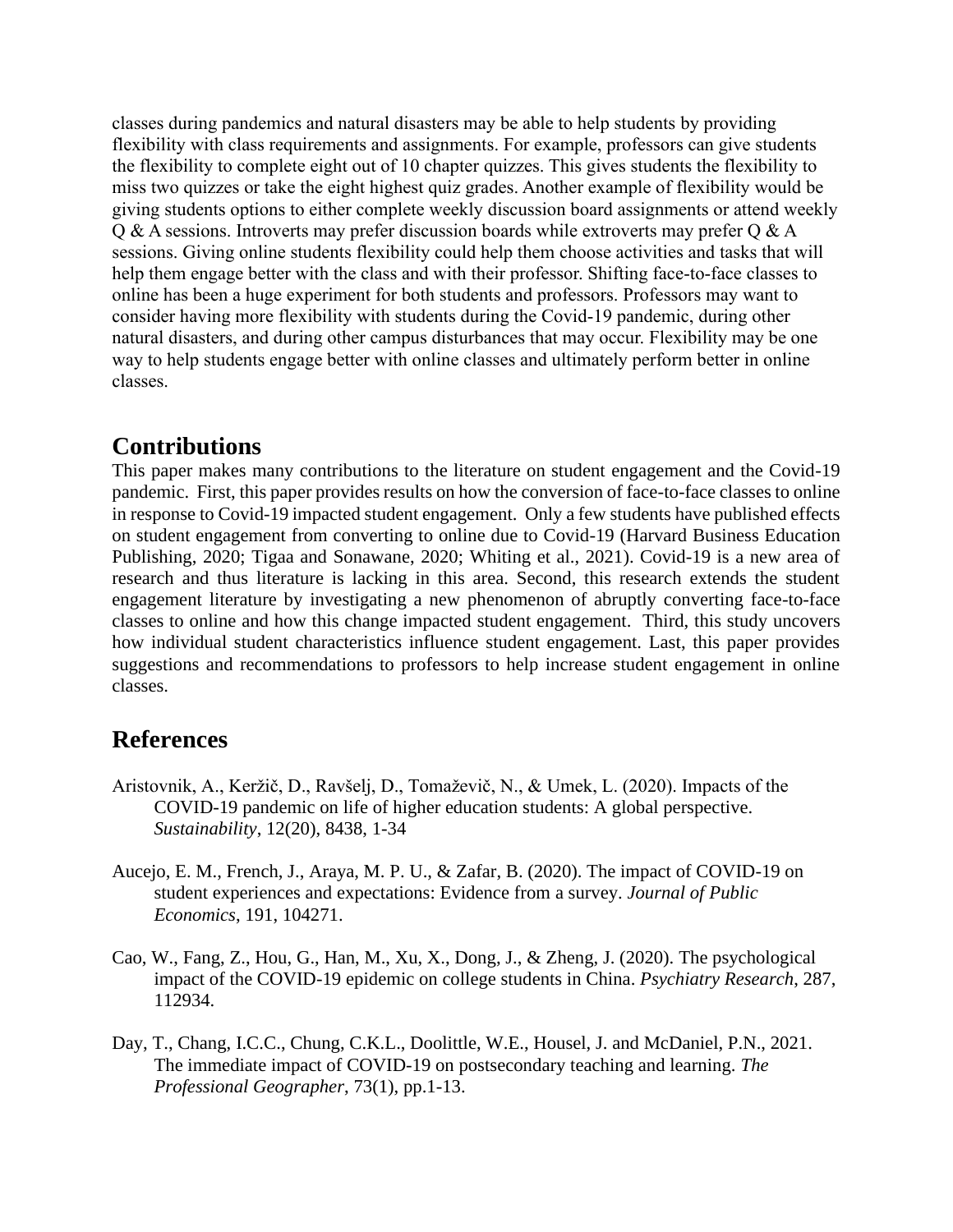- Demuyakor, J. (2020). Coronavirus (COVID-19) and online learning in higher institutions of education: A survey of the perceptions of Ghanaian international students in China. *Online Journal of Communication and Media Technologies,* 10(3), e202018.
- Dixson, M. D. (2015). Measuring student engagement in the online course: The online student Engagement scale (OSE). *Online Learning*, 19(4), n4.
- Farooq, F., Rathore, F. A., & Mansoor, S. N. (2020). Challenges of online medical education in Pakistan during COVID-19 pandemic. *J Coll Physicians Surg Pak*, 30(6), 67-69.
- Finn, J. D. (1989). Withdrawing from school. *Review of Educational Research*, 59(2), 117-142.
- Garris, C. P., and Fleck, B. (2020). Student evaluations of transitioned-online courses during the COVID-19 pandemic. *Scholarship of Teaching and Learning in Psychology*, 2-22.
- Hadi, S., Andrian, D., & Hidayat, A. (2020). The social fields students' distress in learning statistics in the era of pandemic Covid-19. *Talent Development & Excellence*, 12(1), 4388- 4397.
- Handelsman, M. M., Briggs, W. L., Sullivan, N., & Towler, A. (2005). A measure of college student course engagement. *The Journal of Educational Research,* 98(3), 184-192.
- Harvard Business Education Publishing (2020). Online Learning Report Covid-19 Pulse Survey. Retrieved January 25, 2021, from [https://s3.amazonaws.com/he-product](https://s3.amazonaws.com/he-product-)images/docs/Higher\_Education\_Online\_Learning\_Report\_Aug2020.pdf
- Hurley, Robert F (1998). Customer service behavior in retail settings: A study of the effect of service provider personality. *Journal of Academy of Marketing Science*, 26(2), 115-127
- Kaur, N., Dwivedi, D., Arora, J., & Gandhi, A. (2020). Study of the effectiveness of e-learning to conventional teaching in medical undergraduates amid COVID-19 pandemic. *National Journal of Physiology, Pharmacy, and Pharmacology,* 10(7), 1-5.
- Kuh, G. D. (2009). What student affairs professionals need to know about student engagement? *Journal of College Student Development*, 50(6), 683-706.
- Kehrwald, B. (2008). Understanding social presence in text-based online learning environments. *Distance Education*, 29(1), 89-106.
- LeBlanc, P. (2020, March 30). COVID-19 has thrust universities into ONLINE learning-how should they adapt? Retrieved January 25, 2021, from [https://www.brookings.edu/blog/education-plus-development/2020/03/30/COVID-19-h](https://www.brookings.edu/blog/education-plus-development/2020/03/30/COVID-19-)asthrust-universities-into-online-learning%E2%81%A0-how-should-they-adapt/

Lei, H., Cui, Y., & Zhou, W. (2018). Relationships between student engagement and academic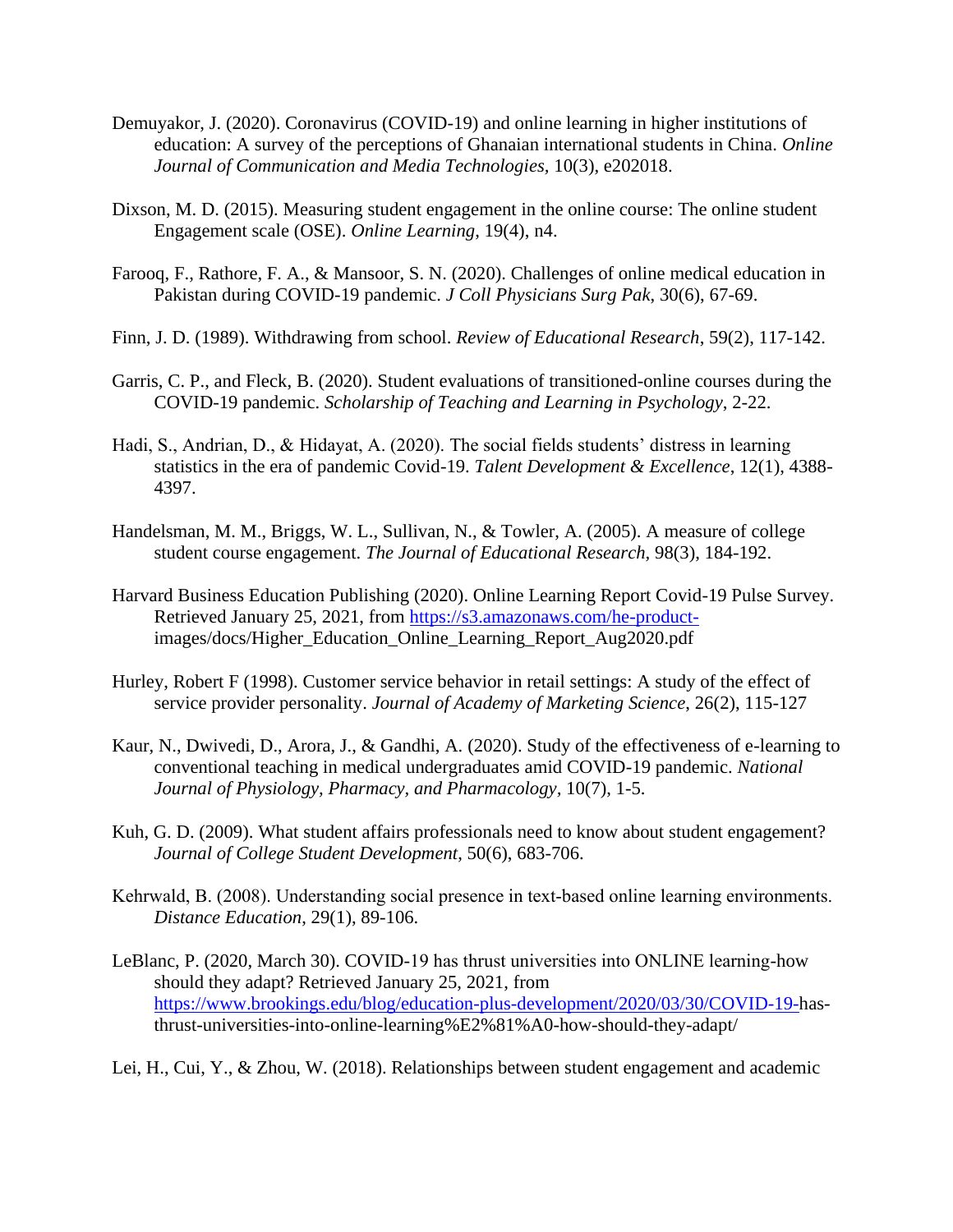achievement: A meta-analysis. *Social Behavior and Personality: An International Journal*, 46(3), 517-528.

- Marks, H. M. (2000). Student engagement in instructional activity: Patterns in the elementary, middle, and high school years. *American Educational Research Journal,* 37(1), 153-184.
- Martin, F., & Bolliger, D. U. (2018). Engagement matters: Student perceptions on the importance of engagement strategies in the online learning environment. *Online Learning*, 22(1), 205-222.
- Martin, K. D., Borah, A., & Palmatier, R. W. (2017). Data privacy: Effects on Customer and Firm Performance. *Journal of Marketing*, 81(1), 36-58.
- Newmann, F. M. (1992). *Student engagement and achievement in American secondary schools*. Teachers College Press, New York, NY.
- Nickerson, L. A., & Shea, K. M. (2020). First-semester organic chemistry during COVID-19: prioritizing group work, flexibility, and student engagement. *Journal of Chemical Education*, 97(9), 3201-3205.
- Perets, E. A., Chabeda, D., Gong, A. Z., Huang, X., Fung, T. S., Ng, K. Y., & Yan, E. C. (2020). Impact of the emergency transition to remote teaching on student engagement in a non-STEM undergraduate chemistry course in the time of COVID-19. *Journal of Chemical Education*, 97(9), 2439-2447.
- Robinson, C. C., & Hullinger, H. (2008). New benchmarks in higher education: Student engagement in online learning. *Journal of Education for Business*, 84(2), 101-109.
- Shenoy, V., Mahendra, S., & Vijay, N. (2020). COVID 19 lockdown technology adaption, teaching, learning, student engagement, and faculty experience. *Mukt Shabd Journal*, 9(4), 698-702.
- Tigaa, R. A., & Sonawane, S. L. (2020). An international perspective: Teaching chemistry and engaging students during the COVID-19 pandemic. *Journal of Chemical Education*, 97(9), 3318-3321.
- Whiting, A., & Donthu, N. (2009). Closing the gap between perceived and actual waiting times in a call center: Results from a field study. *Journal of Services Marketing*, 23(5), 279-288.
- Whiting, A., Ritz, W., & Hain, J. (2021). Exploring the effects on students from converting oncampus classes to online due to the COVID-19 pandemic. *Journal for the Advancement of Marketing Education*, 29 (1), 13-24.
- Williams, D., & Whiting, A. (2016). Exploring the relationship between student engagement, Twitter, and a learning management system: A study of undergraduate marketing students. *International Journal of Teaching and Learning in Higher Education,* 28(3), 302-313.